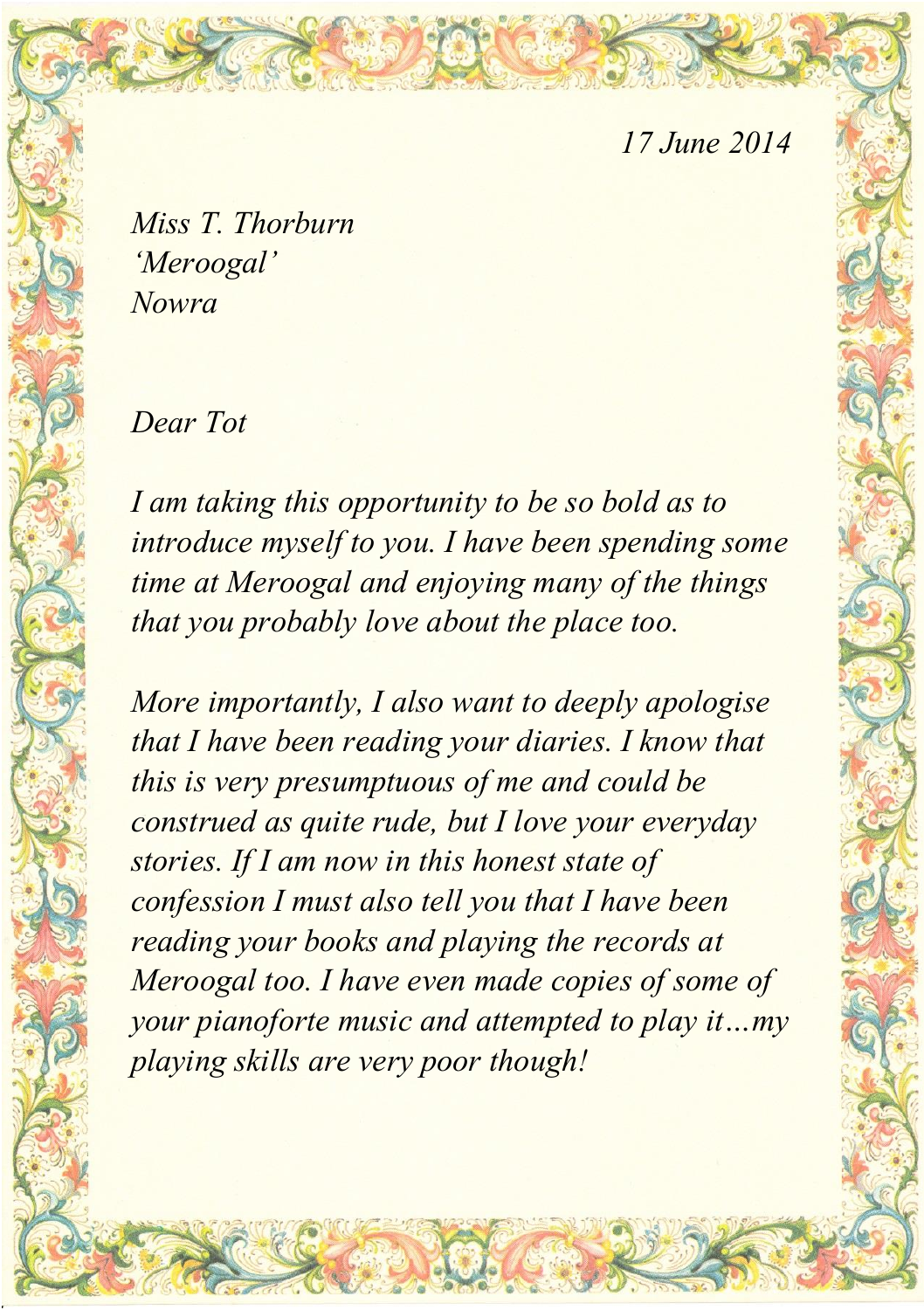*The other day I was reading your great niece June's account of how you like to "…sit on the side verandah and wait for the postman to come each morning at 11 o'clock, he would bring the letters and the SMH." She wrote that "Aunt Tot was usually the one who read out loud. She had a good voice and it was her personality too...." After reading June's words I thought that you might welcome some new mail now.* 

*Like you, I live in the local area and I know many of the places, people and events that you mention, hence my interest in the happenings at Meroogal. If writing to you is too forward of me please let me know as I do not wish to offend. I would love to write to you again.* 

*Yours Sincerely Anna Glynn 'Songforest' Jaspers Brush*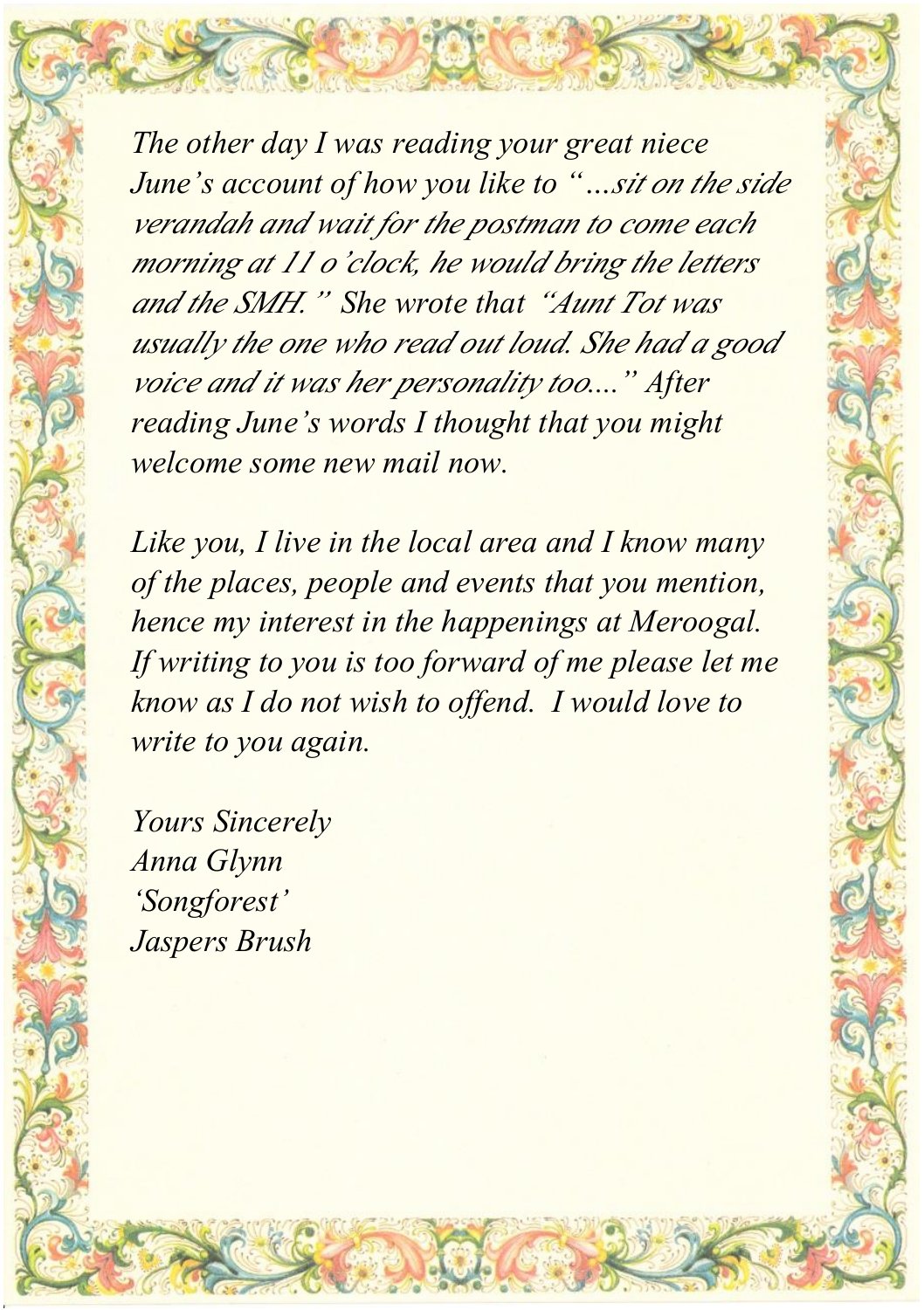## *20th June 2014*

*Miss T. Thorburn 'Meroogal' Nowra* 

*Dear Tot* 

*Just sitting here in the winter sun writing to you as three glorious king parrots land on my verandah. It makes me think of your diary entry on Saturday 28th January 1893 "Sid shot parrots & a curlew went to Nowra in the afternoon & to tennis…" I am kind of glad that Sid is not here today!* 

*After my visit to Meroogal last week, when I looked at your obviously well-loved sheet music for H.M.S Pinafore, I went to the Nowra Library. Well that was a serendipitous thing to do as they had some old vinyl records that they were giving away. Guess what - H.M.S Pinafore was sitting there waiting to go to a good home. It has come home*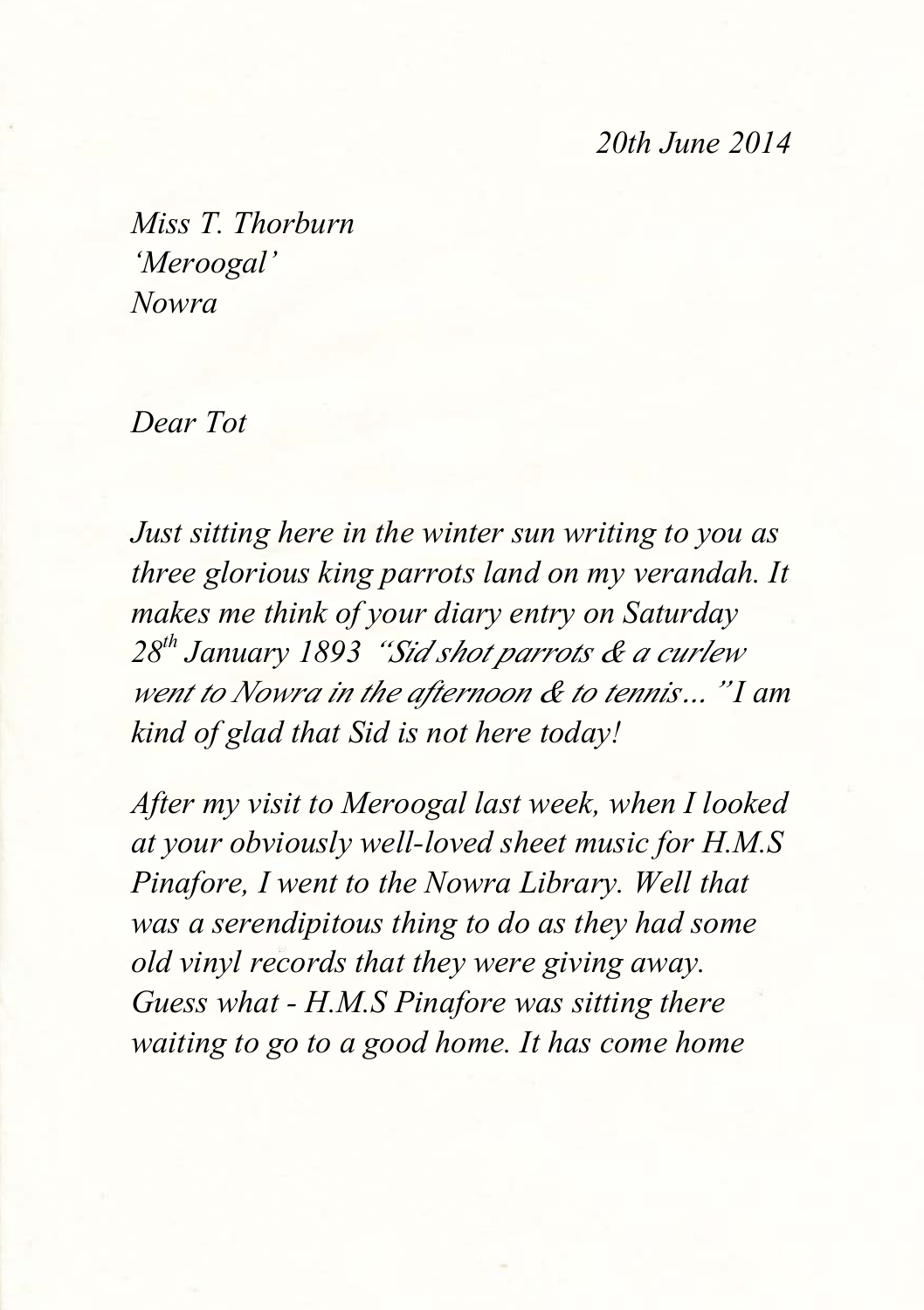*with me and I will now think of you and Meroogal whenever I play it.* 

*Does the postman blow a whistle when he delivers the mail to you? I love to get mail too but our letter box is one mile away so I do not even know what our postman looks like.* 

*I have included a cutting from this week's South Coast Register which I thought you might enjoy. Meroogal will be having an archaeological dig for children in the next school holidays. We can imagine together their squeals of delight when they unearth some treasures in your garden!* 

*As I haven't heard from you I am hoping it is all right to continue writing.* 

*Yours Sincerely Anna Glynn 'Songforest' Jaspers Brush*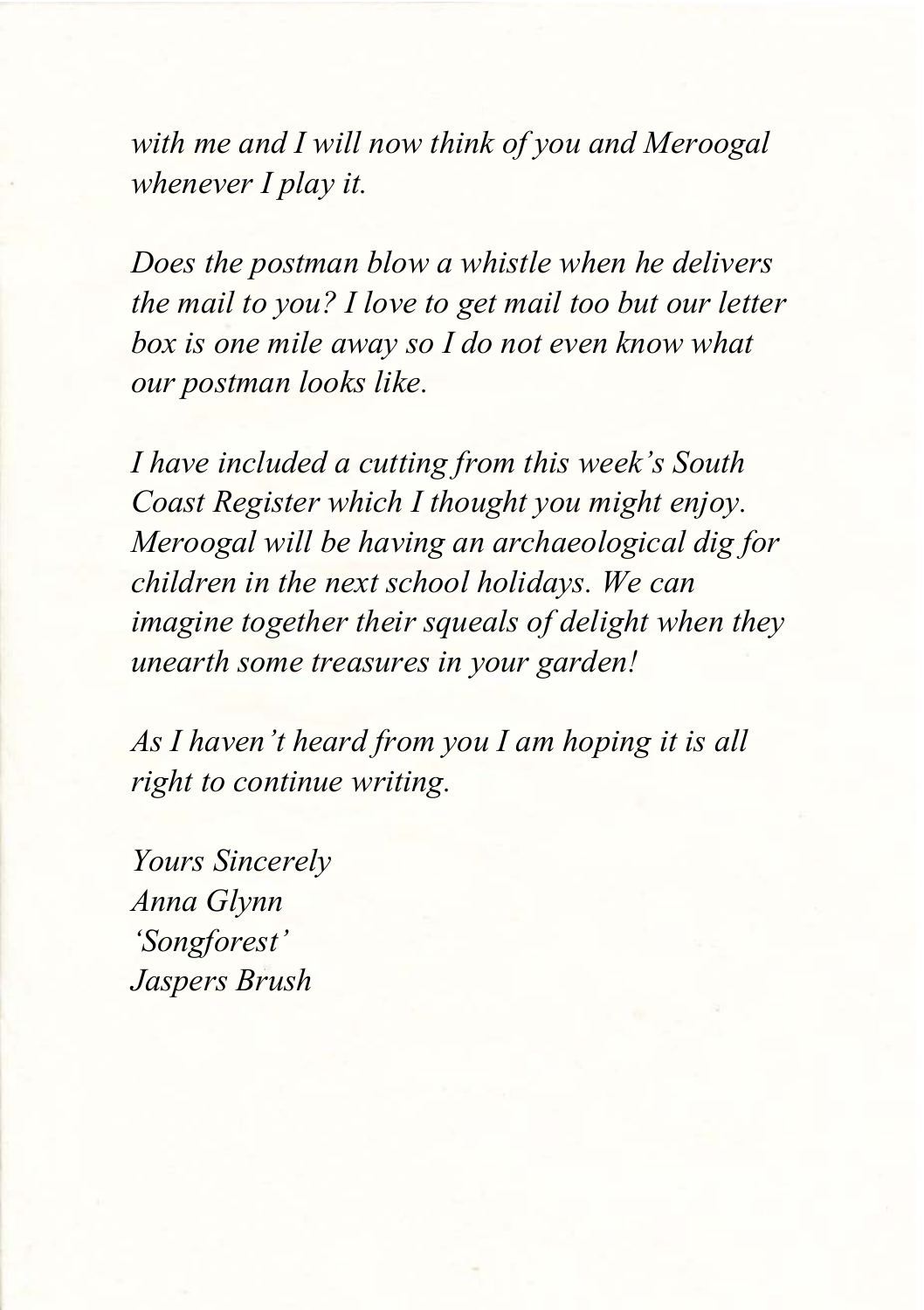25 June 2014

Miss T. Thorburn 'Meroogal' Nowra

Dear Tot

Well, winter is definitely here! It is so very windy today. I have seen my cane garden chairs go flying past the window! Your furniture on the side verandah may need to be tied down I think.

On reading your diary entries for June 1888 it looks like some things have not changed. "Very blowy...windy again... Very sorry to hear of the sudden death of one of the Chisholms killed by a tree poor fellow... " I hope that it was not the strong winds that caused his death.

Last night I had a very pleasant evening at the church hall in Berry. Remember I told you I had copied some of your pianoforte sheet music? I had my friend Bethany play it for me on the church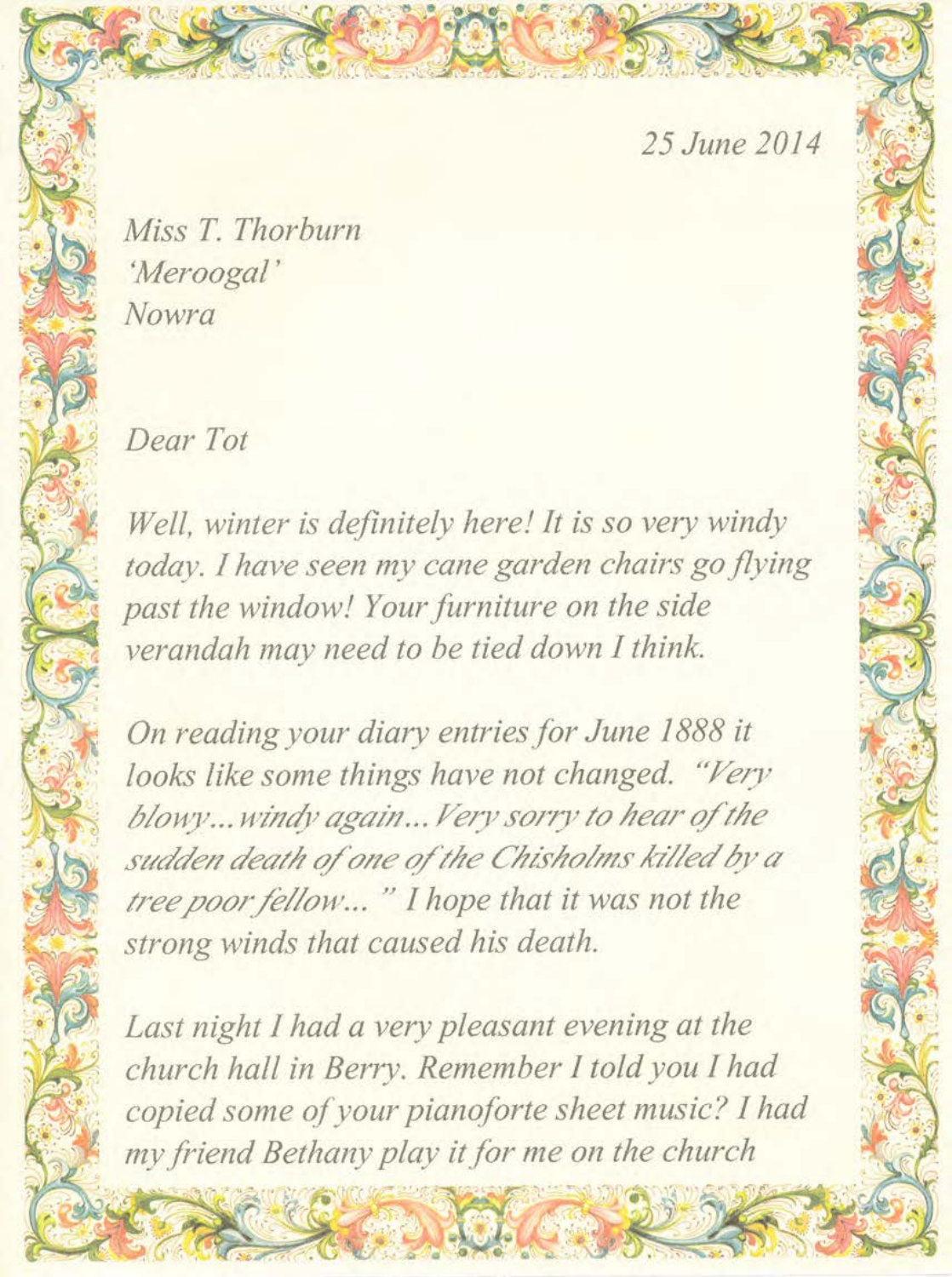piano and I recorded her. Bethany is a wonderful musician and I have been listening to the recordings all day. I hope to have them playing soon at Meroogal - perhaps you may listen.

The first piece she played was 'There is a Green' Hill Far Away' by Gounod. I had not heard this composition before and fell in love with it - what atmospheric music - although it was quite dark and sad too.

Bethany also played some of 'Robin Adair' which I can imagine you singing. Did you know that the first printed version was in 1729?

Yours Sincerely Anna Glynn 'Songforest' Jaspers Brush

PS I was lucky enough to see a film of your great niece June telling Meroogal stories. She spoke of you "... waiting for the postman who came on a cream pony... " Did I tell you that there is talk now of only having mail delivered twice a week?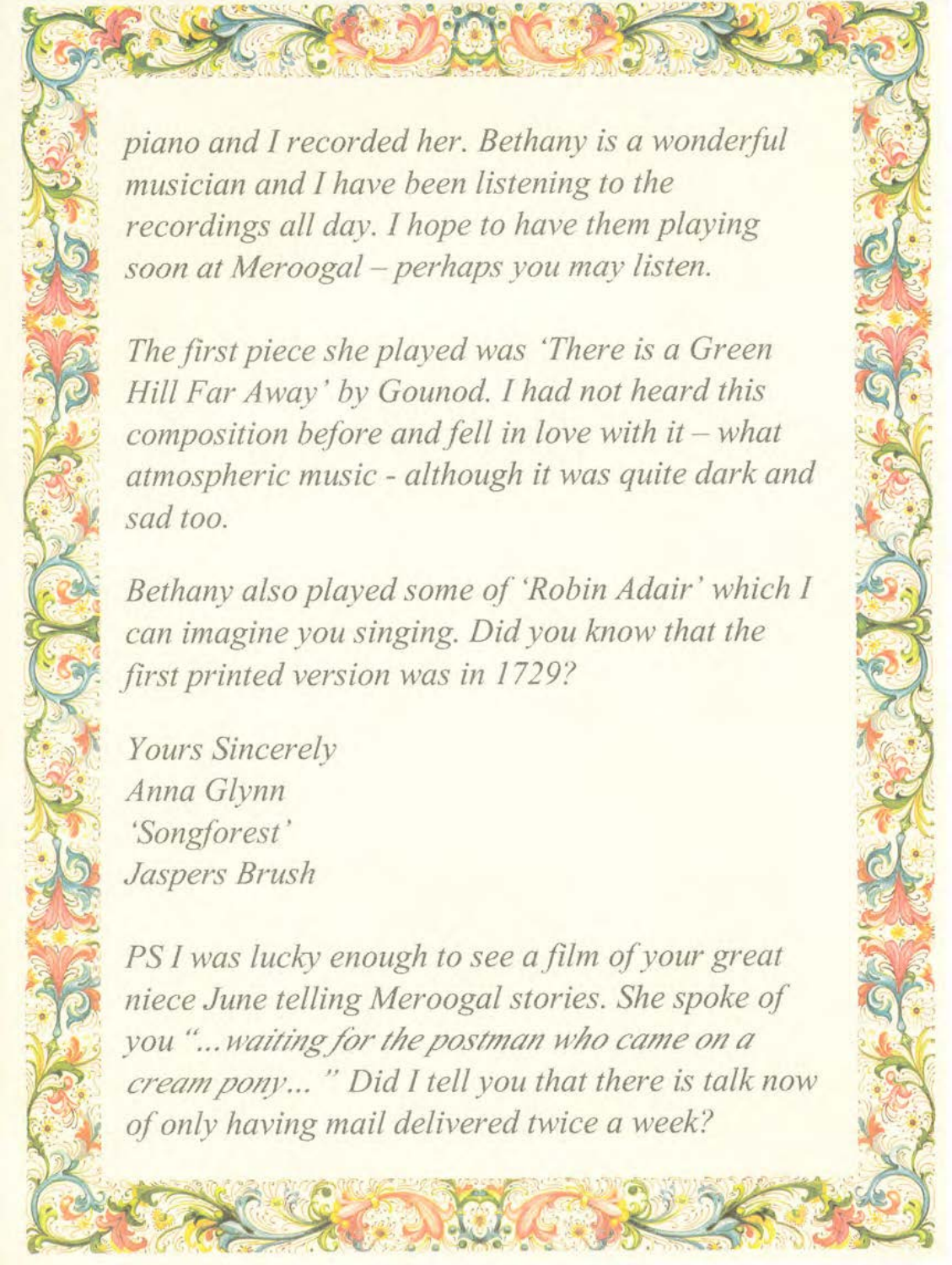28 June 2014

Miss T. Thorburn 'Meroogal' Nowra

Dear Tot

Today the wind has abated which is a relief. Has everything at Meroogal survived the gales? I have spent the morning collecting all of the items which had blown away and some seem to have become lost forever! Apparently there was even a small tornado at Foxground this week.

I know from your diaries how much you love to sing and perform. "... in the evening we went to the Cantata "Under the Palm", Jess was principal Alto & I principal soprano we got on very well ... "25 February 1893. I do so wish that you could come tonight to a choral concert at the School of Arts in Berry. My husband Peter will be principal bass with his choir and I think that you would be very familiar with some of the music. They will even be